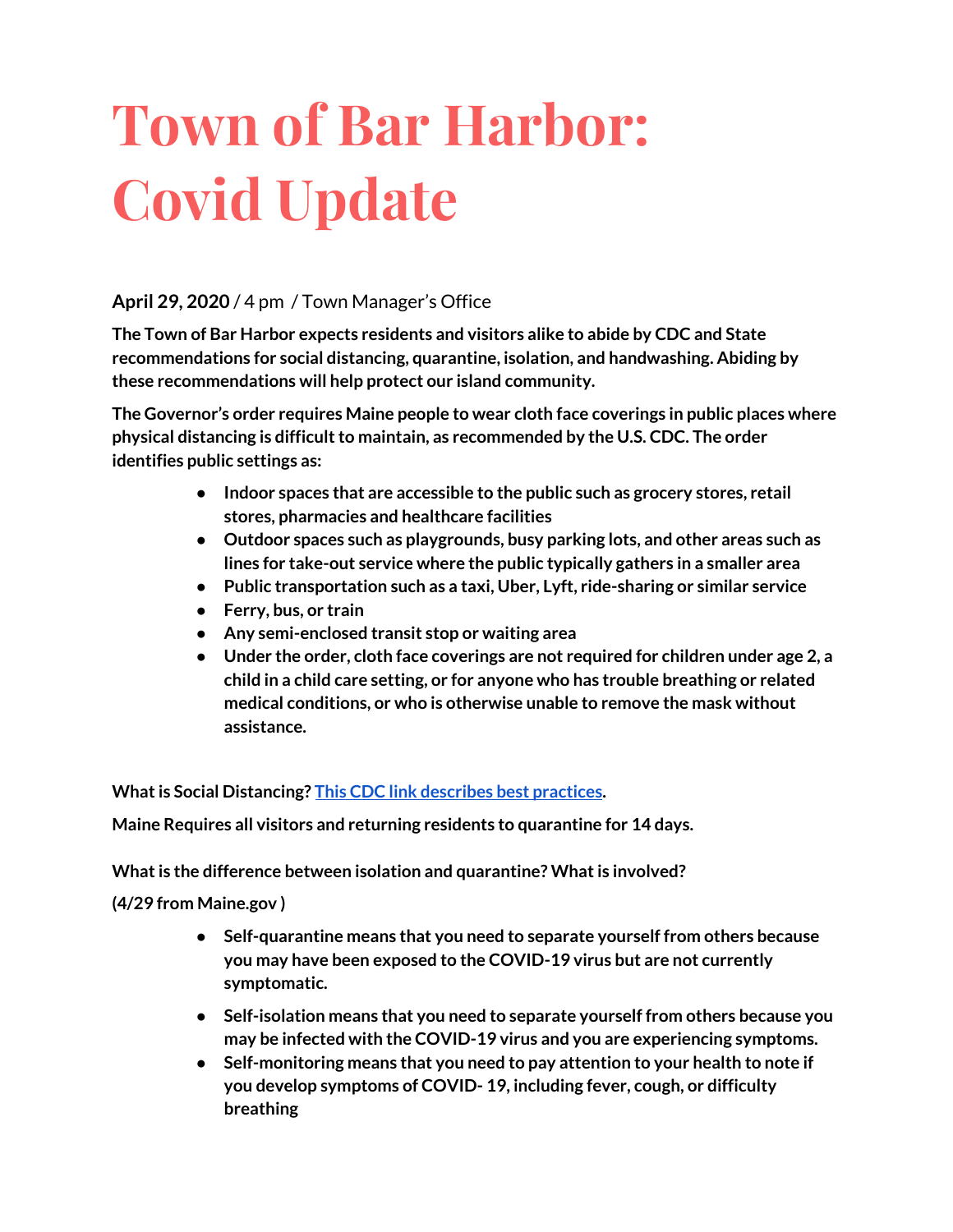- **• For both self-quarantine and self-isolation:**
	- **● Stay Home.**
	- **● You cannot go to public places even for essential reasons, including grocery stores. Plan to have 14 days of food available or arrange to have it delivered to you.**
	- **● Do not have visitors in your home.**
	- **● Avoid Contact With Others,especially those who are at high risk of severe COVID-19 illness.**
	- **● Keep a distance of atleast 6 feetfrom other people.**
	- **● If you are sick, wear a mask that covers your nose and mouth.**
- **• During self-quarantine, you can have contact with other members of your household.**

**• During self-isolation, you should avoid having contact with other members of your household as much as possible.**

**• These are differentfrom the Stay Healthy at Home Order.**

- **● The Stay at Home order allows you to go outfor essential personal reasons.**
- **● If you are self-quarantining or self-isolating, you cannotleave your house for essential personal reasons.**

## **Covid Transmission Update**

**MDI Hospital confirmed thatthey have had four (4) positive tests to date.**

**As oftoday 5/1/20, Maine CDC has confirmed ten (10) positive cases in Hancock County.**

Maine Center for [Disease](https://www.maine.gov/dhhs/mecdc/infectious-disease/epi/airborne/coronavirus.shtml) Control

## **Public Safety & Municipal News**

**There are two new surveys on Polco to help the Town of Bar Harbor better understand the impact Covid 19 is having on the community and to help make Bar Harbor a safe and welcoming community when visitation begins again.**

**The Town invites all residents and community member to participate in the [C](https://polco.us/surveys/90178e75-6be4-45c6-819c-07052b97ab32?iid=9dedcb78-dd36-40ed-a81b-a88709e391cc)ovid19 [Resident](https://polco.us/surveys/90178e75-6be4-45c6-819c-07052b97ab32?iid=9dedcb78-dd36-40ed-a81b-a88709e391cc) [Impact](https://polco.us/surveys/90178e75-6be4-45c6-819c-07052b97ab32?iid=9dedcb78-dd36-40ed-a81b-a88709e391cc) Survey**

**The Town invites all businesses to participate in the Covid19 [Business](https://polco.us/surveys/96ab7f5d-a644-42b5-965d-f4a3d11c6ea7?iid=9dedcb78-dd36-40ed-a81b-a88709e391cc) Survey**

**The next Town Council meeting will be 5/5/20 at 4:00 PM on [townhallstreams.com](http://townhallstreams.com/) or live cable channel 1303.**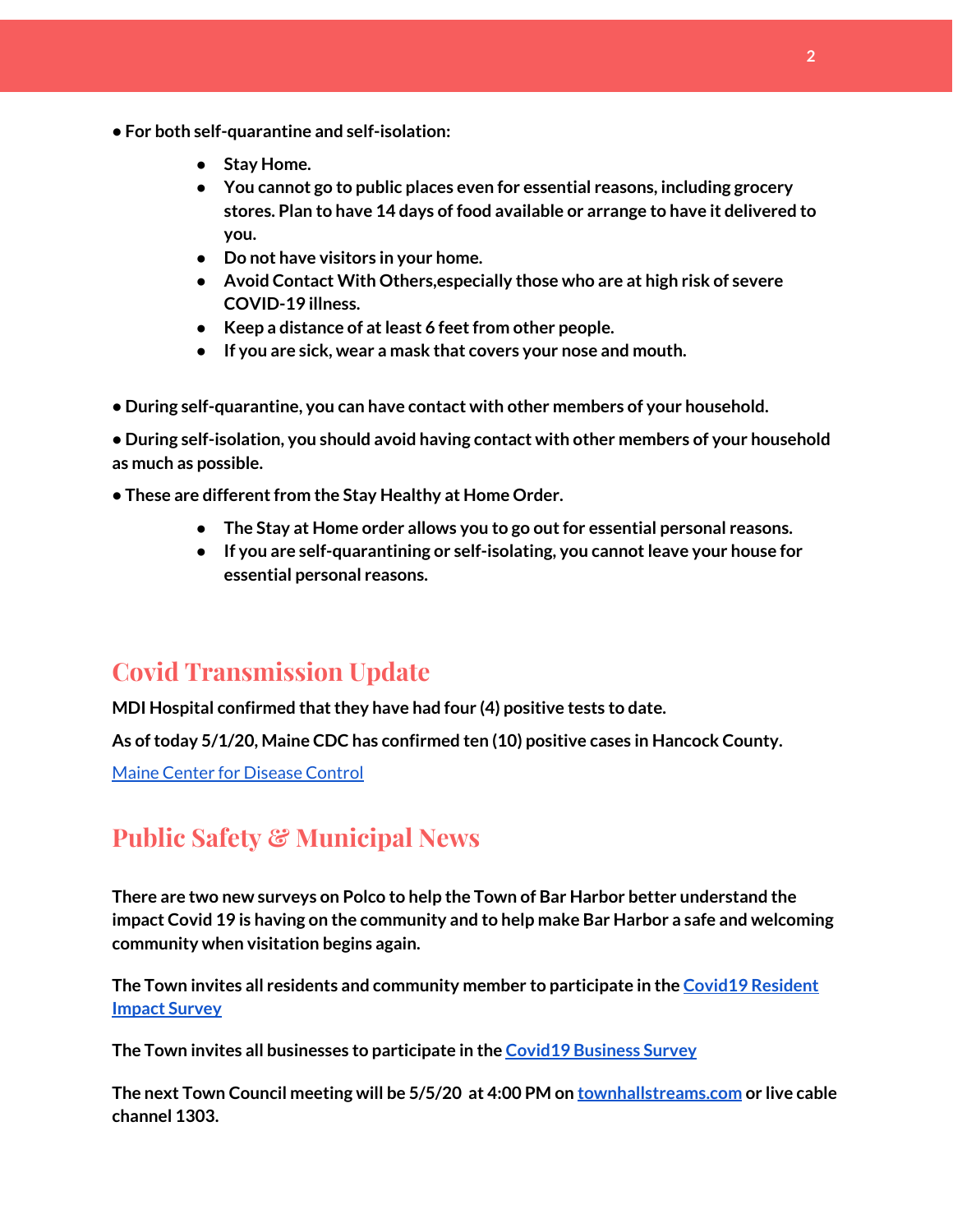**The Public Works leaf pile area is open during normal public works facility hours. There will be no public access beyond the pile area and no access to the recycling metal pile.**

Town of Bar Harbor buildings, schools, restrooms, and playgrounds are closed to the public until 5/15 due to the extension of the declaration of the state of emergency.

Town of Bar Harbor Town Meeting has been rescheduled for June 30th, and the Election will be held on July 14th.

BURN PERMITS: Burn permits are not being written by BHFD at this time but residents can get a permit online at [https://www13.informe.org/burnpermit/public/index.html.](https://www13.informe.org/burnpermit/public/index.html) If unable to obtain a permit online, it is because the fire department is not allowing burning for the day.

CDC Announces [Modifications](https://www.cdc.gov/media/releases/2020/s0409-modifications-extension-no-sail-ships.html) and Extension of No Sail Order for All Cruise Ships

Police Department: The Town's Police Department is tasked with enforcing the Governor's Essential Business [Mandate](https://www.maine.gov/governor/mills/sites/maine.gov.governor.mills/files/inline-files/An%20Order%20Regarding%20Essential%20Businesses%20and%20Operations%20.pdf) to ensure that all non essential businesses are complying with the order to close. Please call the department 288-3391 for more information.

# **MDI Hospital**

**16 Ways to Help Reduce Covid [Anxiety](https://www.mdihospital.org/news/16-ways-to-help-reduce-covid-19-anxiety/)**

**[Nutrition](https://www.mdihospital.org/news/16-ways-to-help-reduce-covid-19-anxiety/) during Covid 19**

Press Release [4/13/20:](https://www.mdihospital.org/news/mount-desert-island-hospital-acquires-cepheid-genexpert-rapid-point-of-care-testing-system-for-the-new-coronavirus-and-many-other-infectious-diseases/) MDI Hospital Acquires New Rapid Testing System

Drs. Kuffler and [Abreu's](https://www.mdislander.com/opinions/commentary-seven-steps-to-staying-safe) Letter about the Seven Steps to Staying Safe

**MDI Hospital Coronavirus Call Center :**If you are having symptoms or think you may have been exposed to COVID-19, call your primary care provider. If you do not have one, reach out to our Coronavirus Call Center at 207-801-5900. Calling ahead helps our dedicated health care professionals provide the best possible care and protects those in our community who are most vulnerable.

Remember: **PLEASE CALL AHEAD**

MDI Hospital has suspended visitation. There are several exceptions, please visit this website to learn more.

MDI [Hospital](https://www.mdihospital.org/covid-19/?fbclid=IwAR2Q31t4a6H1pxDfUeqSzFcmp5UbRlSwe93i58zEkHstfexp5EgoHB5cxGU) Covid Updates

# **Hannaford, Paradis True Value, A&B Naturals**

**"As always, a big thank you to all of our customers for their understanding through many changes in how we operate in today's environment!"- Jay Boyce, Manager**

**Hannaford store hours are 7am-8pm daily until May 9th.**

**On May 10th, Hours will change to 7am - 9pm daily.**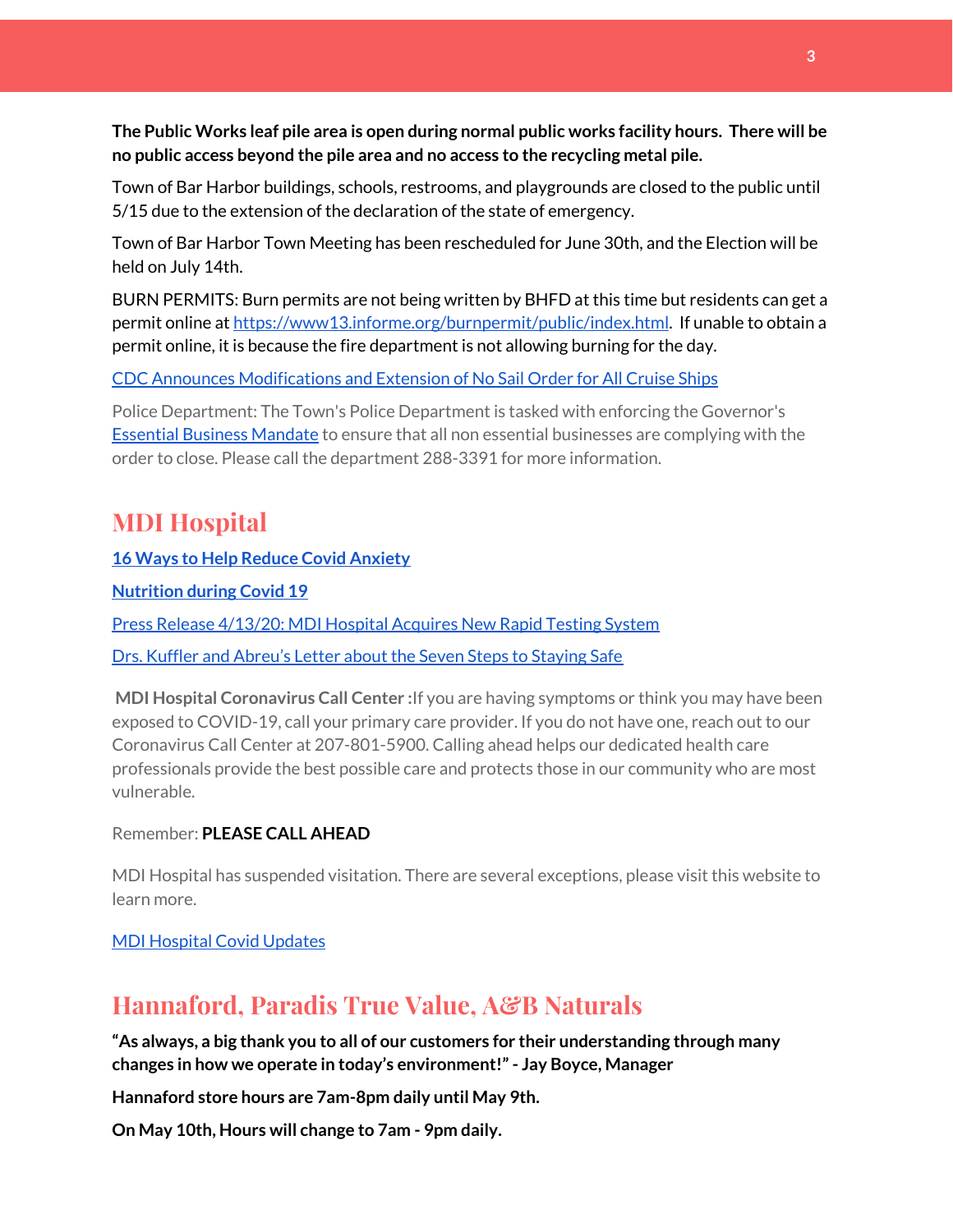#### **Senior hours are now 7 am- 8 am on Tuesdays, Wednesdays, and Thursdays.**

Hannaford now has one way directional aisles in place to keep traffic flowing with minimal encounters of traffic coming the opposite way.

#### This will make it a little easier to achieve 6' social distancing.

There may be daily limits per customer on the following items:

BUTTER - BABY WIPES - NAPKINS - PAPER TOWELS - HOUSEHOLD CLEANING SUPPLIES - HAND SANITIZER - EGGS - VITAMINS - COUGH & COLD MEDICINE - DISINFECTING SPRAY ALOE - RUBBING ALCOHOL - LIQUID HAND SOAP - FACE MASKS - TOILET PAPER - FLOUR FACIAL TISSUE - PAIN RELIEVERS

At this time, reusable bags are no longer permitted inside the building. This includes the reusable pre-wrap bags that customers may put fruits and vegetables in. Hannaford will be using single-use plastic bags until further notice.

**To those who are looking for work: [Hannaford](https://www.hannaford.com/about-us/careers) is currently hiring.**

#### **[Paradis](https://www.facebook.com/ParadisTrueValue/) True Value:**

Paradis is doing curbside pick-up with ordering and payment processing for those who do not wish to enter the store. When shipments of supplies come in they post to their [facebook](https://www.facebook.com/ParadisTrueValue/) page to notify customers of new inventory. 207-288-4995

#### **A&B [Naturals:](http://aandbnaturals.com/)**

A & B Naturals is doing curbside pickup, walk up window purchases, and online orders. Customers are not currently allowed inside the store.

To place orders: call 207-288-8480 /email [aandb.order@gmail.com](mailto:aandb.order@gmail.com)/ or on the website [www.aandbnaturals.com](http://www.aandbnaturals.com/)

## **Bar Harbor Chamber of Commerce**

Includes resource lists for visitors and businesses

<https://www.visitbarharbor.com/member-center-coronavirus-resources>

# **School Information: Conners Emerson & MDI High School**

**SCHOOL LUNCH :**

**MDI High School**

MDIHS Food [Program](http://www.createsurvey.com/c/83380-7yUuuZ/) Option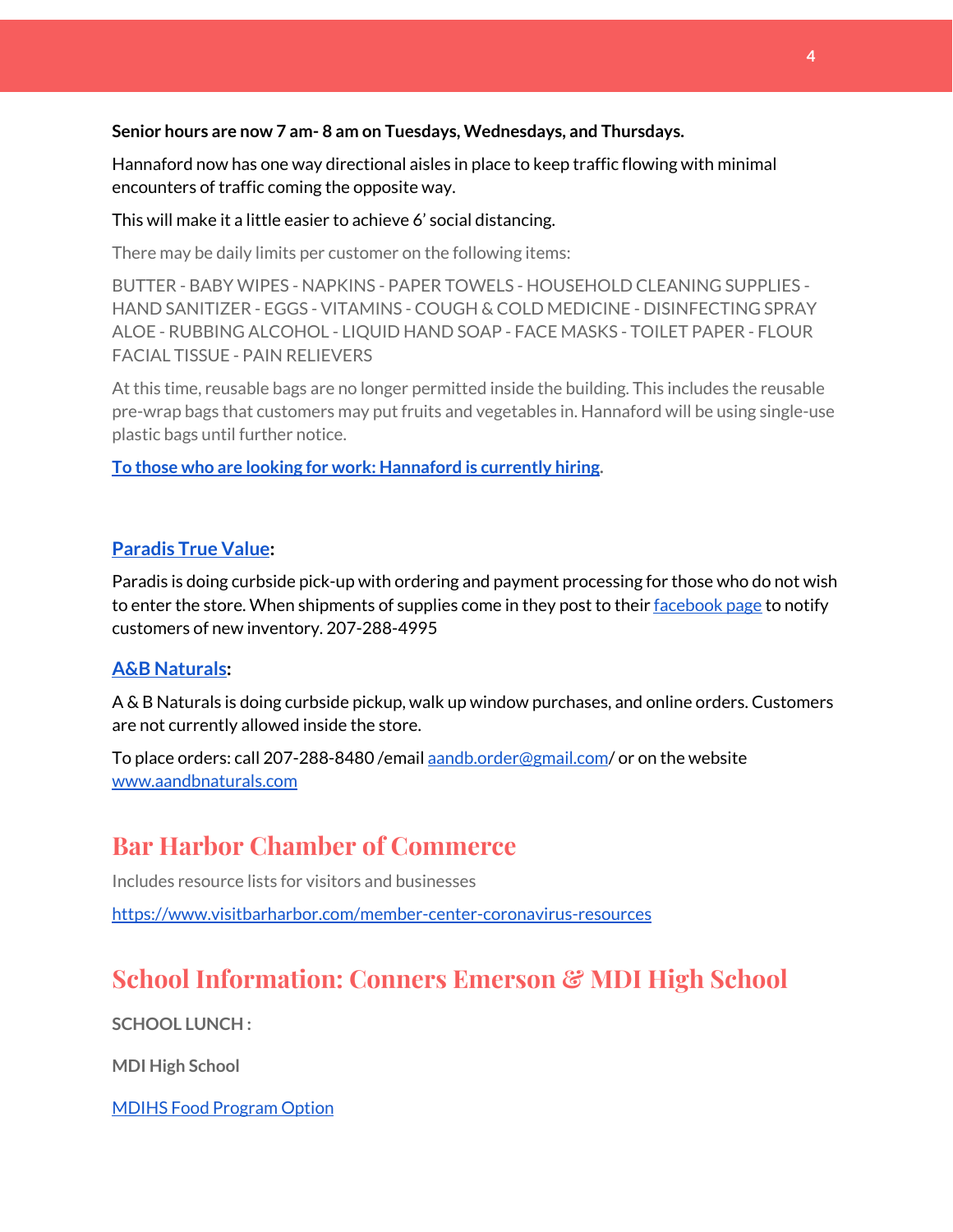

Any MDI High School student who resides in the town of Bar Harbor, Mount Desert, Tremont, Trenton or Southwest Harbor will have the opportunity to pick up a bag breakfast/lunch. Each bag can be picked up at your town's elementary school (Town of BH @ Conners Emerson, Town of Mount Desert @ MDES, Town of Tremont @ Tremont Elementary Town of Trenton @ Trenton Elementary and Town of SWH @ Pemetic). These meals are

available free to any MDIHS student regardless of your lunch status. Students in Hancock or Lamoine --please contact your elementary school for meal options.

<sup>→→</sup>Complete this [survey](http://www.createsurvey.com/c/83380-7yUuuZ/) by Thursday each week to reserve meals for the following week.

#### **Conners-Emerson School**

This is for students living in Bar Harbor and the surrounding villages. Food will be picked up Monday and Thursday 11:30 to 12:30 in front of the Emerson Library

#### <http://www.mdirss.org/>

Latest email update from Principal Haney MDI [Highschool](https://docs.google.com/document/d/1OKDsYNtOgV0FI9xAcXwQvenOKLV0S2vBg1o5jtu5CrE/edit?usp=sharing) Latest email update from Conners [Emerson](https://docs.google.com/document/d/1v3pgkG6Q-9S3gisuUIj4etPVDwgBKl4P00JBkvZr-kk/edit?usp=sharing) School **Latest email update from [Superintendent](https://docs.google.com/document/d/1fzeCbc8gpTSKmUaDoQH1Avx5PVl-h0reFphXrT1eUNA/edit?usp=sharing) Marc Gousse - video update**

# **Mental Health**

[National Alliance on Mental Illness Maine](https://www.namimaine.org/) [Maine DHHS - Hotlines/Crisis Numbers](https://www.maine.gov/dhhs/hotlines.shtml) Crisis [Services](https://www.sweetser.org/programs-services/services-for-adults/crisis-services/)

## **Acadia National Park**

**See latest [alertfrom](https://www.nps.gov/acad/learn/news/delaying-start-up-operations.htm) ANP : Delay of Opening**

## **Community Resources**

On April 3, Governor Mills increased **[assistance](https://www.maine.gov/dhhs/documents/Accessing-Assistance-Through-Maine-DHHS.pdf)** to Maine families in need

**The First: Jon Nicholson & Tony McKim Payroll [Protection](https://bit.ly/2WjDrd0) Plan "Wrap Up" 5/5 at 11am**

Open Table MDI – Building [Community,](https://www.opentablemdi.org/) One Meal at a Time is delivering meals twice a week, free of charge, to anyone who requests them (MDI wide), as well as once a week curbside pick up. They are donation based and the food is healthy and tasty.

Jesup [Memorial](https://jesuplibrary.org/) Library educational resources